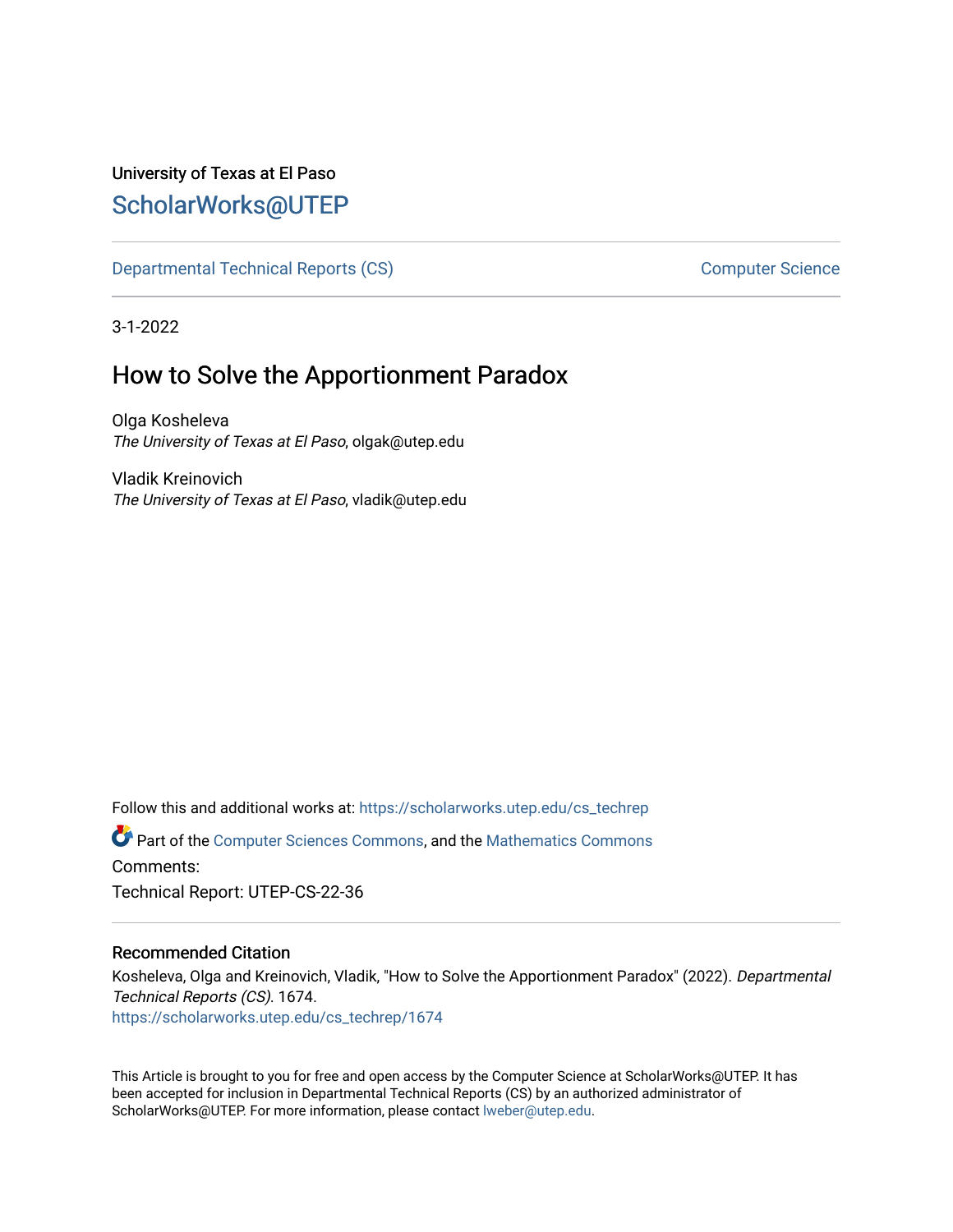## Really Good Theorems Are Those That End Their Life as Definitions: Why

Olga Kosheleva and Vladik Kreinovich

Abstract It is known that often, after it is proven that a new statement is equivalent to the original definition, this new statement becomes the accepted new definition of the same notion. In this paper, we provide a natural explanation for this empirical phenomenon.

### 1 Formulation of the Problem

Empirical fact. A recent book [1] cites a statement that is widely believed by mathematicians: that really good theorems are those that end their life as definitions.

This is indeed an empirical fact with which many mathematicians are familiar – often:

- after an interesting and useful theorem is proven that provides an equivalent condition to the original definition,
- this equivalent statement eventually becomes a new definition.

A natural why-question. A natural question is: why is this phenomenon really ubiquitous?

What we do in this paper. In this paper, we provide a natural explanation for this natural phenomenon.

Olga Kosheleva and Vladik Kreinovich

Department of Computer Science, University of Texas at El Paso, 500 W. University El Paso, TX 79968, USA, e-mail: olgak@utep.edu, vladik@utep.edu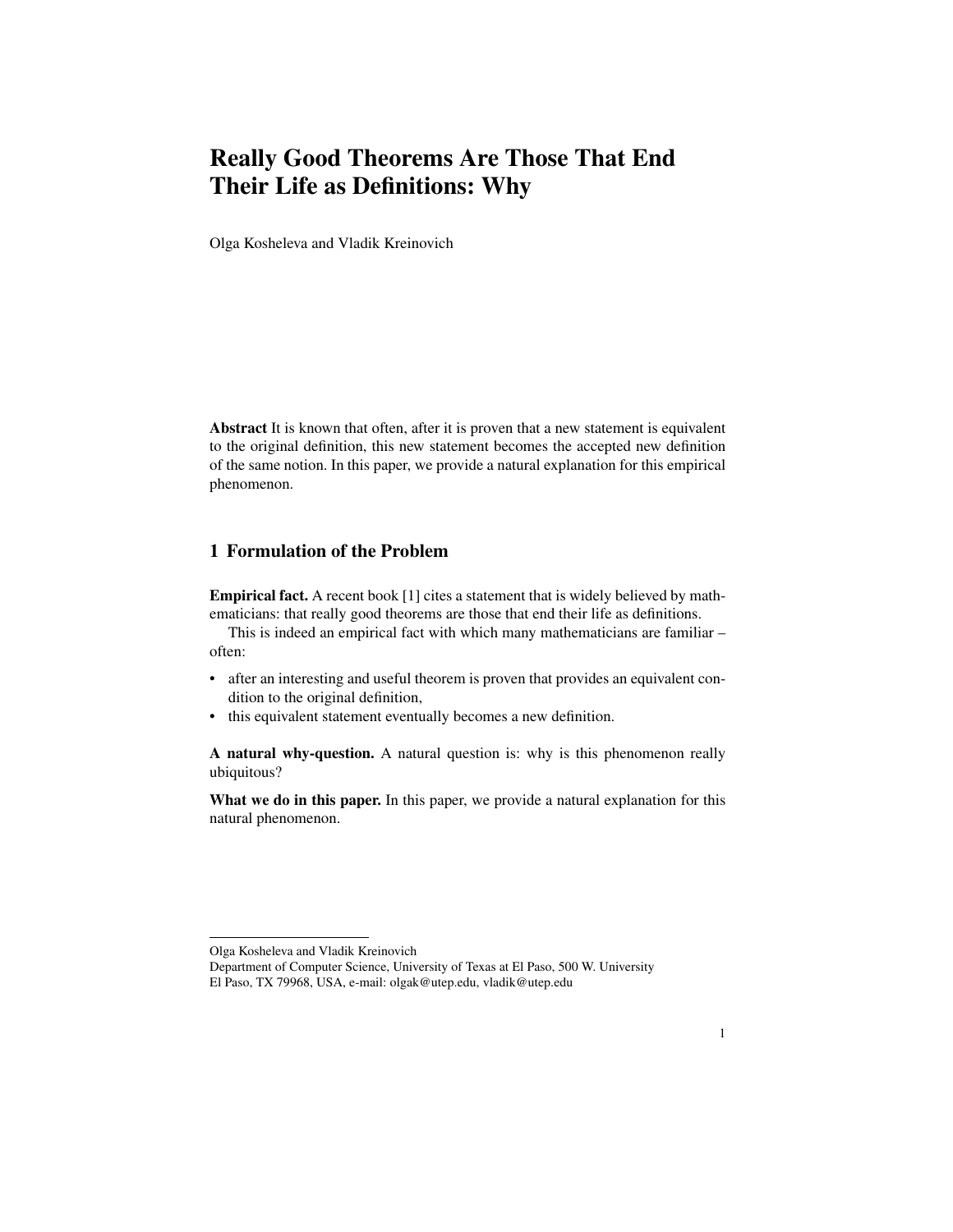#### 2 Analysis of the Problem and the Resulting Explanation

Which of the equivalent statements should we select? For many mathematical notions – be it continuity, compactness, etc. – there are several different properties equivalent to this notion. We need to select one of these properties as the definition, then all other properties become theorems.

Which of the equivalent formulations should we select?

What do we want from a definition: a natural idea. The main objective of mathematics is to prove theorems. From this viewpoint, the natural role of a definition is to help prove theorems about the corresponding notion.

Thus, we should select a definition which, on average, makes it easier to derive different properties of the corresponding notion.

Let us describe this idea in precise terms. Let  $A_1, \ldots, A_n$  denote all the known results about the corresponding notion. For each of possible definitions *D*, we can describe the complexity of deriving the property  $A_i$  – as measured, e.g., by the length of the proof – by  $c(D \rightarrow A_i)$ .

This is the complexity of an individual derivation. To combine these individual complexity into a meaning average, we need to take into account that different statements *A<sup>i</sup>* may have different importance:

- Some of these statement  $A_i$  are important, they appear in many different areas.
- On the other hand, some results  $A_i$  are obscure, important for maybe a single result about some unusual and rarely appearing object.

To take this difference into account, we need to assign, to each statement  $A_i$ , a number  $w_i$  describing, e.g., the relative frequency with which this statement is used in mathematical literature. Then, average complexity  $c(D)$  of selecting the statement *D* as the definition can be obtained if we add up all individual complexities multiplied by these weights  $w_i$ :

$$
c(D) = \sum_{i=1}^{n} w_i \cdot c(D \to A_i). \tag{1}
$$

What does it mean that a theorem is good? As we have mentioned, often, there are many equivalent statements describing the same notion, i.e., there are several statements  $D', D'', \ldots$ , which are all equivalent to *D*:

$$
D \leftrightarrow D' \leftrightarrow D'' \dots
$$

What do we mean when we say that a theorem proving the equivalence  $D \leftrightarrow D'$  is a good theorem? This usually means that once we know that  $D'$  is equivalent to  $D$ , it makes it easier to derive several different results *A<sup>i</sup>* .

What does it mean that a theorem is very good? Similarly, when we say that the equivalence  $D \leftrightarrow D'$  is a very good theorem, this means that, once we know that  $D'$ is equivalent to *D*, it makes it easier to derive many different results *A<sup>i</sup>* .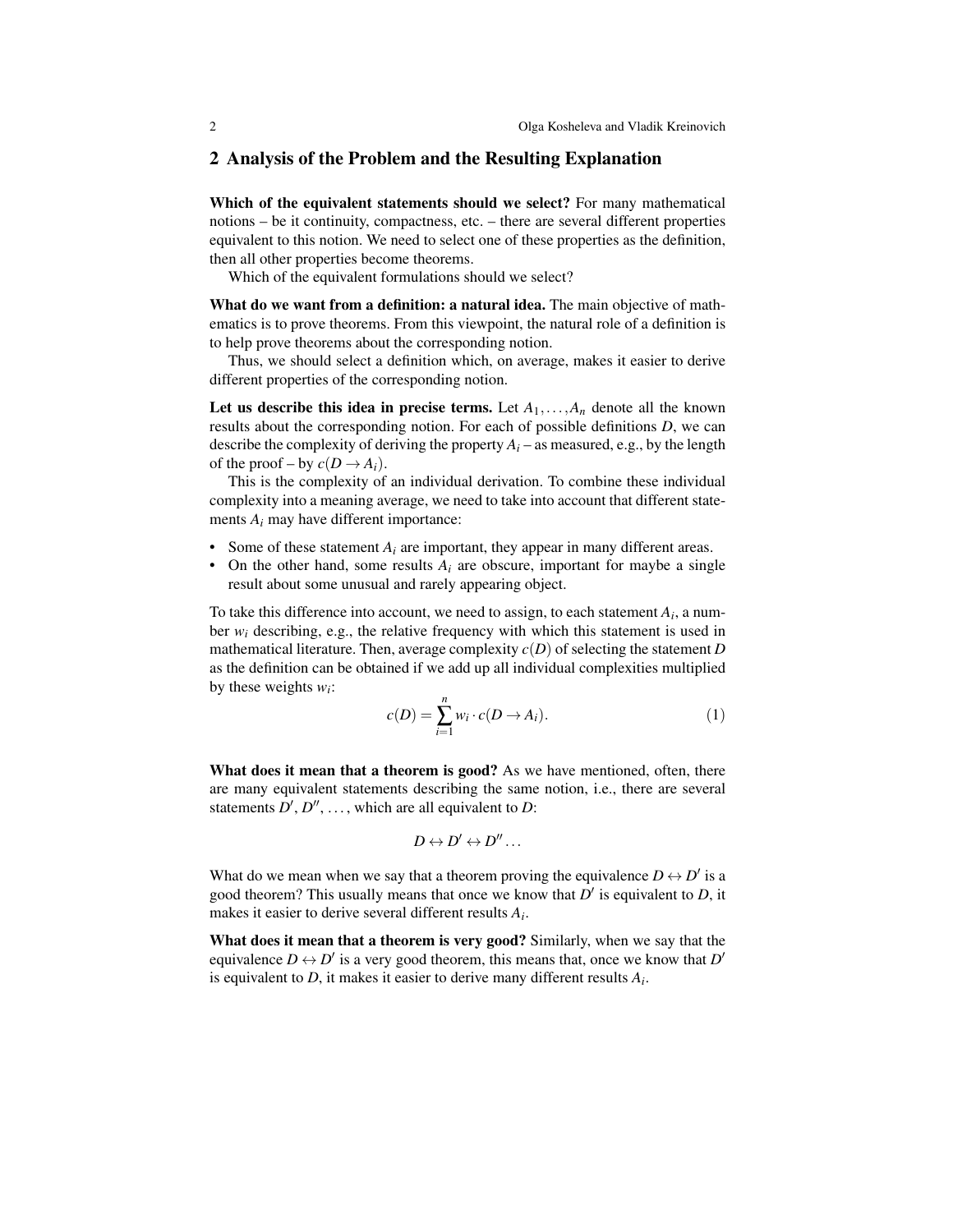So when does a very good theorem become a new definition? So when does the new equivalent formulation *D'* become a new definition? This happens when the average length of the derivations from the new definition  $D'$  become smaller than the average length of deriving statements from the original definition *D*, i.e., when

$$
\sum_{i=1}^{n} w_i \cdot c(D' \to A_i) < \sum_{i=1}^{n} w_i \cdot c(D \to A_i). \tag{2}
$$

When does this happen?

 $\bullet$  If  $D'$  corresponds to a very good theorem, this means that we have a large number of statement *A<sup>i</sup>* for which

$$
c(D' \to A_i) < c(D \to A_i).
$$

Let us denote the set of the indices *i* of all these statements by *G*.

• For all other statements  $A_j$ , there is no direct and easier derivation from the new definition  $D'$ . For such statements  $A_j$ , the change from  $D$  to  $D'$  will actually increase the length of the derivation, since now, to prove these statements *A<sup>j</sup>* , we will first need to prove *D*. So, the complexity of the new derivation will now increase from the original value  $c(D \rightarrow A_j)$  to the new value

$$
c(D' \to A_j) = c(D' \to D) + c(D \to A_j).
$$

The inequality (2) will be satisfied if the decrease in complexity of deriving statements  $A_i$  with  $i \in G$  will compensate the increase in complexity caused by the need to add the length  $c(D' \rightarrow D)$  to the derivation of all other statements, i.e., if

$$
\sum_{i \in G} w_i \cdot (c(D \to A_i) - c(D' \to A_i)) > c(D' \to D) \cdot \sum_{j \notin G} w_j. \tag{3}
$$

Clearly, when the set *G* becomes sufficiently large, the left-hand side of the formula (3) indeed becomes larger than the right0hand side, and thus, it becomes reasonable to select  $D'$  as the new definition. This explains the phenomenon described in [1].

#### Acknowledgments

This work was supported in part by the National Science Foundation grants 1623190 (A Model of Change for Preparing a New Generation for Professional Practice in Computer Science), and HRD-1834620 and HRD-2034030 (CAHSI Includes), and by the AT&T Fellowship in Information Technology.

It was also supported by the program of the development of the Scientific-Educational Mathematical Center of Volga Federal District No. 075-02-2020-1478,